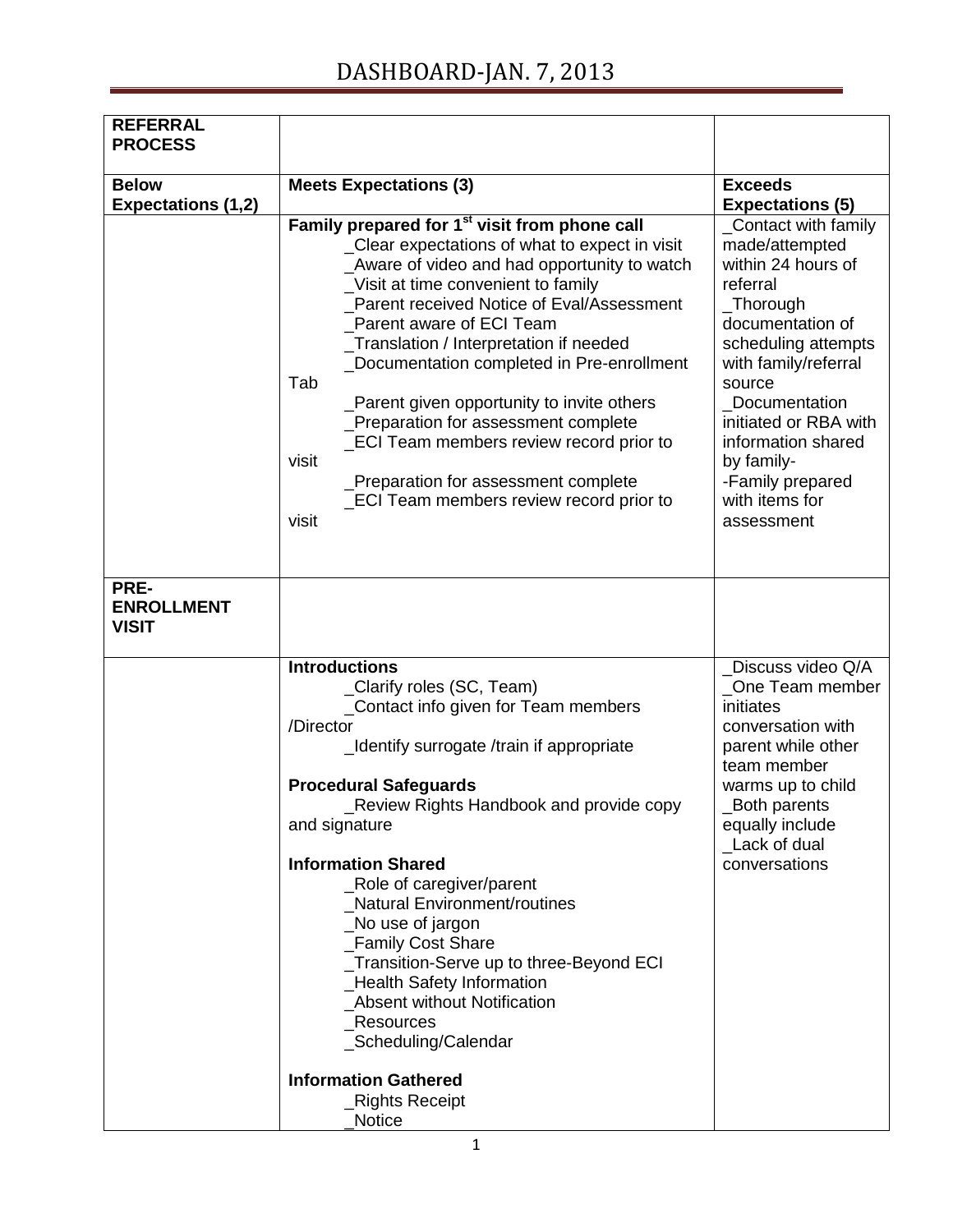## DASHBOARD-JAN. 7, 2013

|                   | _Consents for release of information              |  |
|-------------------|---------------------------------------------------|--|
|                   | _Family Cost Share entered into Tab               |  |
|                   | _Concerns of the family-reason for referral       |  |
|                   |                                                   |  |
|                   |                                                   |  |
| <b>SCREENINGS</b> |                                                   |  |
|                   | _Developmental Screening if appropriate including |  |
|                   | purple packet and ASQ-SE                          |  |
|                   |                                                   |  |
|                   | _If Medical Diagnosis-purple packet and ASQ-SE    |  |
|                   | All Screenings                                    |  |
|                   | _Notice and Consent completed                     |  |
|                   | _Complete Assessment/Screening Tab                |  |
|                   | _Complete Eval Tab                                |  |
|                   | _Upload Screenings/consents                       |  |
|                   | _Results of screening shared with family          |  |
|                   |                                                   |  |
| <b>COMMENTS</b>   |                                                   |  |
|                   |                                                   |  |
|                   |                                                   |  |
|                   |                                                   |  |
|                   |                                                   |  |
|                   |                                                   |  |
|                   |                                                   |  |
|                   |                                                   |  |
|                   |                                                   |  |
|                   |                                                   |  |
|                   |                                                   |  |
|                   |                                                   |  |
|                   |                                                   |  |
|                   |                                                   |  |
|                   |                                                   |  |
|                   |                                                   |  |
|                   |                                                   |  |
|                   |                                                   |  |
|                   |                                                   |  |
|                   |                                                   |  |
|                   |                                                   |  |
|                   |                                                   |  |
|                   |                                                   |  |
|                   |                                                   |  |
|                   |                                                   |  |
|                   |                                                   |  |
|                   |                                                   |  |
|                   |                                                   |  |
|                   |                                                   |  |
|                   |                                                   |  |
|                   |                                                   |  |
|                   |                                                   |  |
|                   |                                                   |  |
|                   |                                                   |  |